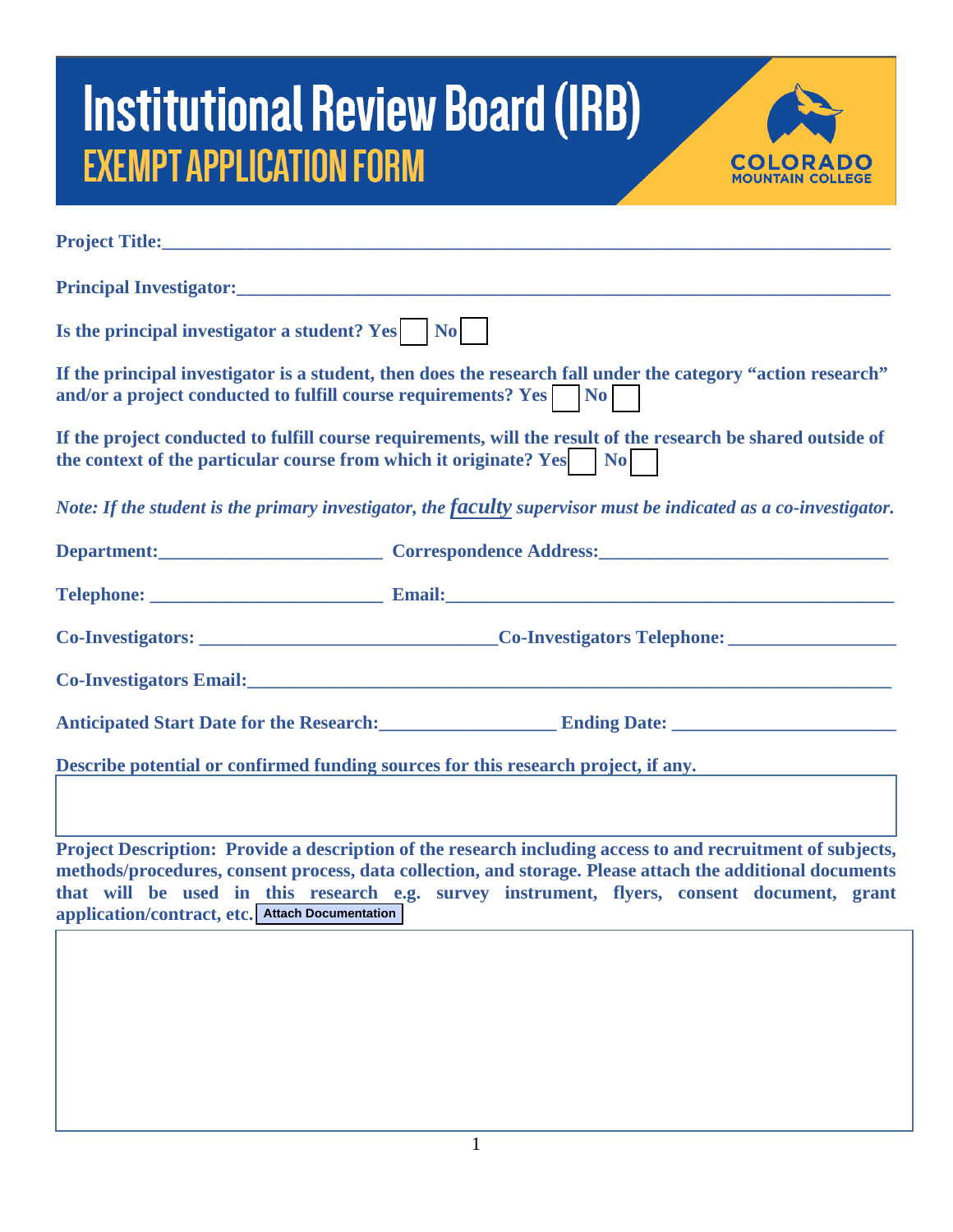## **Institutional Review Board (IRB) EXEMPT APPLICATION FORM**



**Training Documentation: Please provide a copy of your Certificate of Completion from CITI (Collaborative Institutional Training Initiative) for the required ethics training www.citiprogram.org/members/index.cfm?pageID=50. Insert Form**

**Exemption Certification: Identify which criterion for exemption applies for this research.** 

- **1. Research conducted in established or commonly accepted educational settings, involving normal educational practices, such as (a) research on regular and special education instructional strategies, or (b) research on the effectiveness of or the comparison among instructional techniques, curricula, or classroom management methods.**
- **2. Research involving the use of educational tests (cognitive, diagnostic, aptitude, achievement), survey procedures, interview procedures or observation of public behavior** *unless***: (a) information obtained is recorded in such a manner that human subjects can be identified, directly or through identifiers linked to the subjects; and (b) any disclosure of the human subjects' responses outside the research could reasonably place the subjects at risk of criminal or civil liability or be damaging to the subjects' financial standing, employability, or reputation.**
- **3. Research involving the use of educational tests (cognitive, diagnostic, aptitude, achievement), survey procedures, interview procedures, or observation of public behavior that is not exempt under paragraph (2) of this section, if: (a) the human subjects are elected or appointed public officials or candidates for public office; or (b) federal statute(s) require(s) without exception that the confidentiality of the personally identifiable information will be maintained throughout the research and thereafter.**
- **4. Research, involving the collection or study of existing data, documents, records, pathological specimens, or diagnostic specimens, if these sources are publicly available or if the information is recorded by the investigator in such a manner that subjects cannot be identified, directly or through identifiers linked to the subjects. [Note: To qualify for this exemption ALL of the data, documents, records, or specimens must be in existence before the project begins.]**
- **5. Research and demonstration projects which are conducted by or subject to the approval of department or agency heads, and which are designed to study, evaluate, or otherwise examine: (a) public benefit or service programs; (b) procedures of obtaining benefits or services under those programs; (c) possible changes in or alternatives to those programs or procedures; or (d) possible changes in methods or levels of payment for benefits or services under those programs.**
- **6. Taste and food quality evaluation and consumer acceptance studies, (a) if wholesome foods without additives are consumed or (b) if a food is consumed that contains a food ingredient at or below the level and for a use found to be safe, or agricultural chemical or environmental contaminant at or below the level found to be safe, by the Food and Drug Administration or approved by the Environmental Protection Agency or the Food Safety and Inspection Service of the U.S. Department of Agriculture.**
- **7. Research that has been already been approved by another IRB. Identify institution where research has been approved been** approved **a b health health health health health health health health health health health health health health health health health health health health**

**Insert Form**